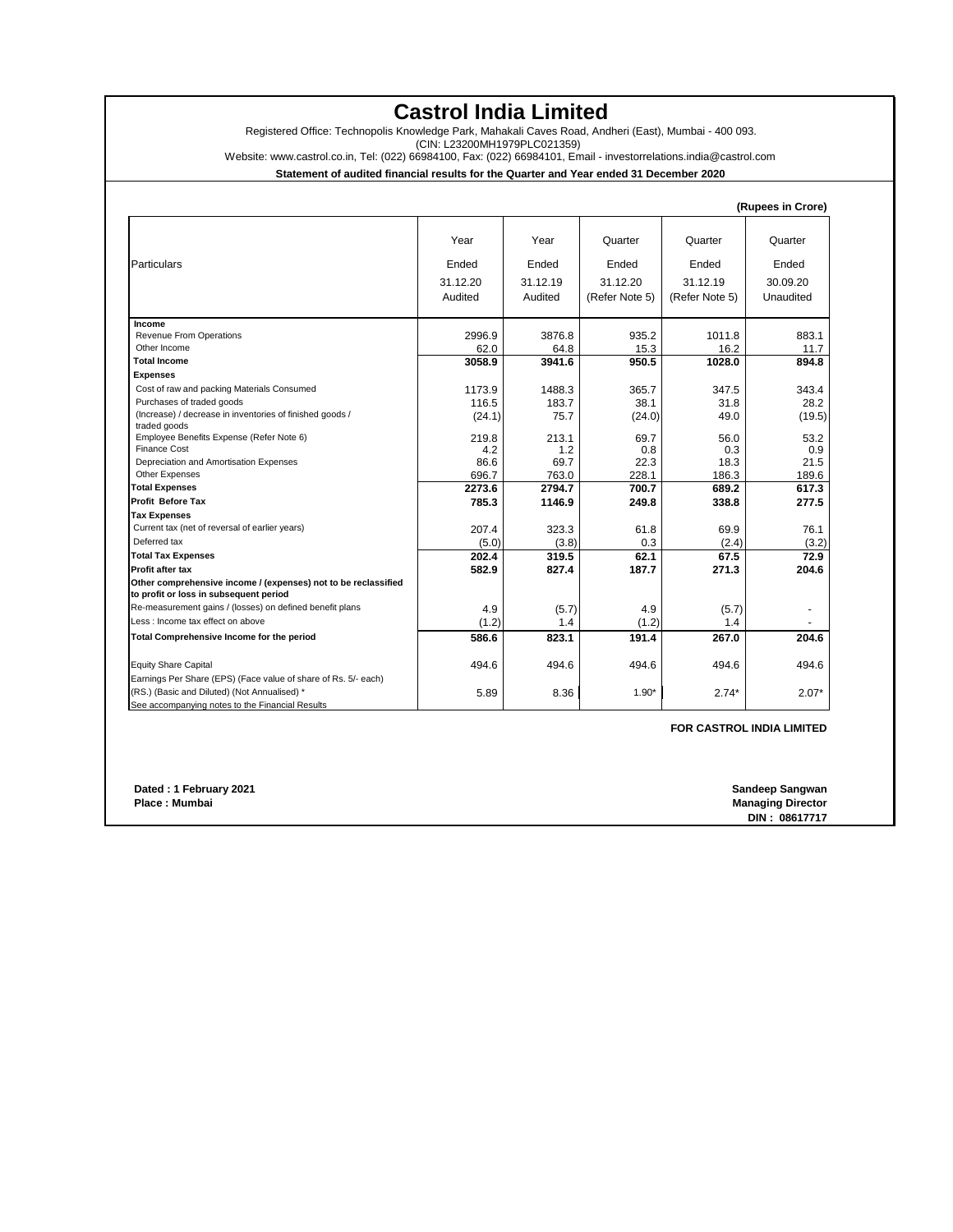## **Castrol India Limited**

Registered Office: Technopolis Knowledge Park, Mahakali Caves Road, Andheri (East), Mumbai - 400 093.

(CIN: L23200MH1979PLC021359)

Website: www.castrol.co.in, Tel: (022) 66984100, Fax: (022) 66984101, Email - investorrelations.india@castrol.com

**Statement of audited financial results for the Quarter and Year ended 31 December 2020**

|                                                                                        |          | (Rupees in Crore) |
|----------------------------------------------------------------------------------------|----------|-------------------|
|                                                                                        | As At    | As At             |
| <b>Statement of Assets and Liabilities</b>                                             | 31.12.20 | 31.12.19          |
|                                                                                        | Audited  | Audited           |
| <b>Assets</b>                                                                          |          |                   |
| Non-current assets                                                                     |          |                   |
| Property, plant and equipment                                                          | 172.6    | 197.4             |
| Right-of-use asset                                                                     | 34.9     |                   |
| Capital work in progress                                                               | 43.5     | 27.3              |
| Other Intangible assets                                                                | 1.8      | 2.3               |
| <b>Financial assets</b>                                                                |          |                   |
| Loans receivable                                                                       | 6.1      | 9.0               |
| Income tax assets (net)                                                                | 60.3     | 30.1              |
| Deferred tax assets (net)                                                              | 62.2     | 58.5              |
| Other non-current assets                                                               | 68.4     | 68.7              |
| <b>Total non-current assets</b>                                                        | 449.8    | 393.3             |
|                                                                                        |          |                   |
| <b>Current assets</b>                                                                  |          |                   |
| Inventories                                                                            | 366.9    | 304.7             |
| Financial assets                                                                       |          |                   |
| Trade receivables                                                                      | 180.5    | 482.0             |
| Cash and cash equivalents                                                              | 194.7    | 67.2              |
| Bank balance other than above                                                          | 1,079.5  | 878.9             |
| Loans receivable                                                                       | 1.5      | 0.6               |
| Other financial assets                                                                 | 30.8     | 23.4              |
| Other current assets                                                                   | 89.8     | 78.7              |
| <b>Total current assets</b>                                                            | 1,943.7  | 1,835.5           |
| <b>Total assets</b>                                                                    | 2,393.5  | 2,228.8           |
| <b>Equity and liabilities</b>                                                          |          |                   |
| <b>Equity</b>                                                                          |          |                   |
| Equity share capital                                                                   | 494.6    | 494.6             |
| Other equity                                                                           | 919.7    | 872.4             |
| <b>Total equity</b>                                                                    | 1,414.3  | 1,367.0           |
| Non-current liabilities                                                                |          |                   |
| <b>Financial liabilities</b>                                                           |          |                   |
| Other financial liabilities                                                            | 6.2      |                   |
| Other liabilities                                                                      | 7.6      |                   |
| Provisions                                                                             | 18.8     | 21.4              |
| <b>Total non-current liabilities</b>                                                   | 32.6     | 21.4              |
|                                                                                        |          |                   |
| <b>Current liabilities</b>                                                             |          |                   |
| <b>Financial liabilities</b>                                                           |          |                   |
| Trade payables                                                                         |          |                   |
| Total outstanding dues of micro enterprises and small enterprises                      | 4.6      | 6.3               |
| Total outstanding dues of creditors other than micro enterprises and small enterprises | 541.0    | 465.5             |
| Other financial liabilities                                                            | 305.4    | 241.2             |
| Other liabilities                                                                      | 44.2     | 81.7              |
| Provisions                                                                             | 35.5     | 28.3              |
| Current tax liabilities (net)                                                          | 15.9     | 17.4              |
| <b>Total current liabilities</b>                                                       | 946.6    | 840.4             |
| <b>Total equity and liabilities</b>                                                    | 2,393.5  | 2,228.8           |

**FOR CASTROL INDIA LIMITED**

| Dated: 1 February 2021<br>Place: Mumbai | Sandeep Sangwan<br><b>Managing Director</b> |
|-----------------------------------------|---------------------------------------------|
|                                         | DIN: 08617717                               |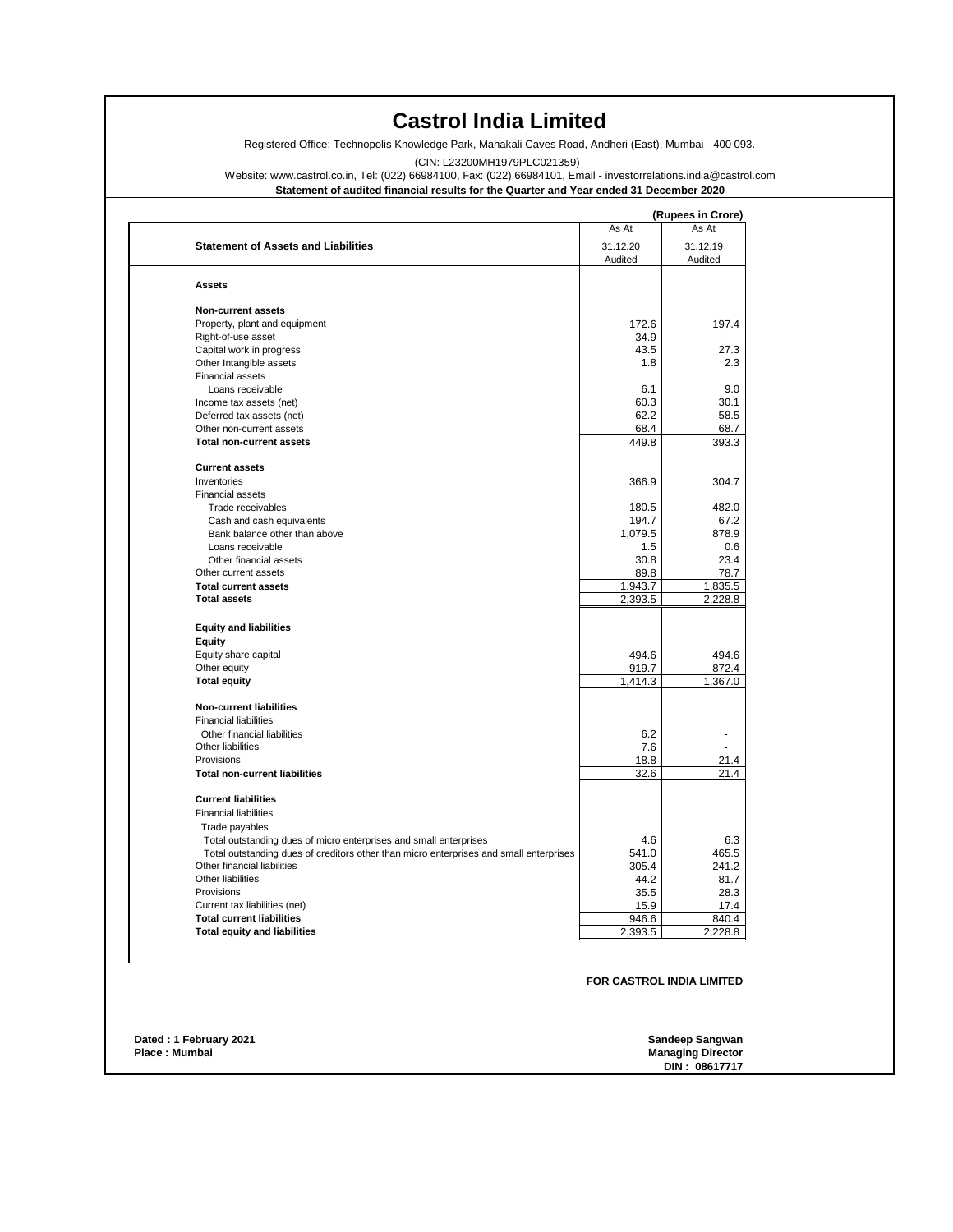## **Castrol India Limited**

Registered Office: Technopolis Knowledge Park, Mahakali Caves Road, Andheri (East), Mumbai - 400 093.

(CIN: L23200MH1979PLC021359)

Website: www.castrol.co.in, Tel: (022) 66984100, Fax: (022) 66984101, Email - investorrelations.india@castrol.com

**Statement of audited financial results for the Quarter and Year ended 31 December 2020**

|                                                                                                      |                          | (Rupees in Crore)     |
|------------------------------------------------------------------------------------------------------|--------------------------|-----------------------|
|                                                                                                      | For the Year<br>Ended    | For the Year<br>Ended |
| <b>Cash Flow Statement</b>                                                                           | 31.12.20                 | 31.12.19              |
| Cash flow from operating activities                                                                  | Audited                  | Audited               |
| Profit before tax                                                                                    | 785.3                    |                       |
| Adjustments for:                                                                                     |                          | 1146.9                |
| Depreciation and amortization expenses                                                               |                          |                       |
| Loss on disposal / write off of property, plant and equipment and intangible assets (net)            | 86.6<br>0.2              | 69.7                  |
| Impairment on property, plant and equipment and intangible assets                                    | 0.2                      |                       |
| Allowance for doubtful debts written back (net)                                                      |                          |                       |
| Expense recognised in respect of share based payments                                                | (1.4)<br>4.7             |                       |
| Loss/ (gain) on fair valuation of forward contract                                                   |                          |                       |
| Unrealized foreign exchange (gain) / loss                                                            | (0.8)                    | (0.9)                 |
| Finance costs                                                                                        | (1.4)                    |                       |
| Interest income                                                                                      | 4.2                      |                       |
| Net gain on termination of lease contracts                                                           | (47.0)                   | (49.9)                |
| Excess accruals written back                                                                         | (0.1)                    |                       |
| Operating profit before working capital changes                                                      | (2.1)                    | (2.7)                 |
| Movements in working capital:                                                                        | 828.4                    | 1175.6                |
| Decrease / (Increase) in inventories                                                                 |                          |                       |
| Decrease / (Increase) in trade and other receivables                                                 | (62.1)                   | 152.1                 |
| Increase / (Decrease) in trade and other payables and provisions                                     | 279.3                    | (59.4)                |
| Cash generated from / (used in) operations                                                           | 86.8                     | (80.1)                |
|                                                                                                      | 1132.4                   | 1188.2                |
| Income tax refund / (payment) (net) (including interest)                                             | (239.6)                  | (308.7)               |
| Net cash flow from / (used in) operating activities<br>(A)                                           | 892.8                    | 879.5                 |
| Cash flow from investing activities                                                                  |                          |                       |
| Purchase of property, plant and equipment (including capital work-in-progress and intangible assets) | (23.8)<br>(17.9)         | (100.7)               |
| Payment for acquiring right-of-use assets                                                            |                          |                       |
| Proceeds from sale of property, plant and equipment                                                  | 0.0                      |                       |
| Placement of bank deposits                                                                           | (1344.4)                 | (1301.0)              |
| Encashment of bank deposits<br>Interest received                                                     | 1143.3                   | 903.0                 |
|                                                                                                      | 41.8                     | 49.1                  |
| Net cash flow from / (used in) investing activities<br>(B)                                           | (201.0)                  | (448.2)               |
| Cash flow from financing activities                                                                  |                          |                       |
| Dividend paid                                                                                        | (544.0)                  | (519.9)               |
| Dividend distribution tax paid                                                                       |                          | (106.7)               |
| Interest paid on other than lease liabilities<br>Principal payment of lease liabilities              | (1.2)                    | (1.1)                 |
|                                                                                                      | (16.7)                   |                       |
| Interest paid on lease liabilities                                                                   | (2.4)                    |                       |
| Net cash flow from / (used in) financing activities<br>(C)                                           | (564.3)                  | (627.7)               |
| $(A+B+C)$<br>Net increase / (decrease) in cash and cash equivalents                                  |                          |                       |
| Cash and cash equivalents at the beginning of the year                                               | 127.5                    | (196.4)               |
| Cash and cash equivalents at the end of the year                                                     | 67.2                     | 263.6                 |
|                                                                                                      | 194.7                    | 67.2                  |
| Components of cash and cash equivalents                                                              |                          |                       |
| Cash on hand                                                                                         | 0.0                      |                       |
|                                                                                                      | 19.0                     |                       |
| Balances with banks in current accounts                                                              |                          |                       |
| Deposits with banks                                                                                  | 175.7                    |                       |
| Cheques on hand                                                                                      | $\overline{\phantom{a}}$ | 60.2                  |

**Non cash transactions:**

**a) Share value plan:**

Equity settled share based payments is expensed over the restricted period with a corresponding adjustment to Other Equity as the cost of such share value plan is borne by the Ultimate Holding Company

**FOR CASTROL INDIA LIMITED**

 **Dated : 1 February 2021 Sandeep Sangwan Place : Mumbai Managing Director** 

**DIN : 08617717**